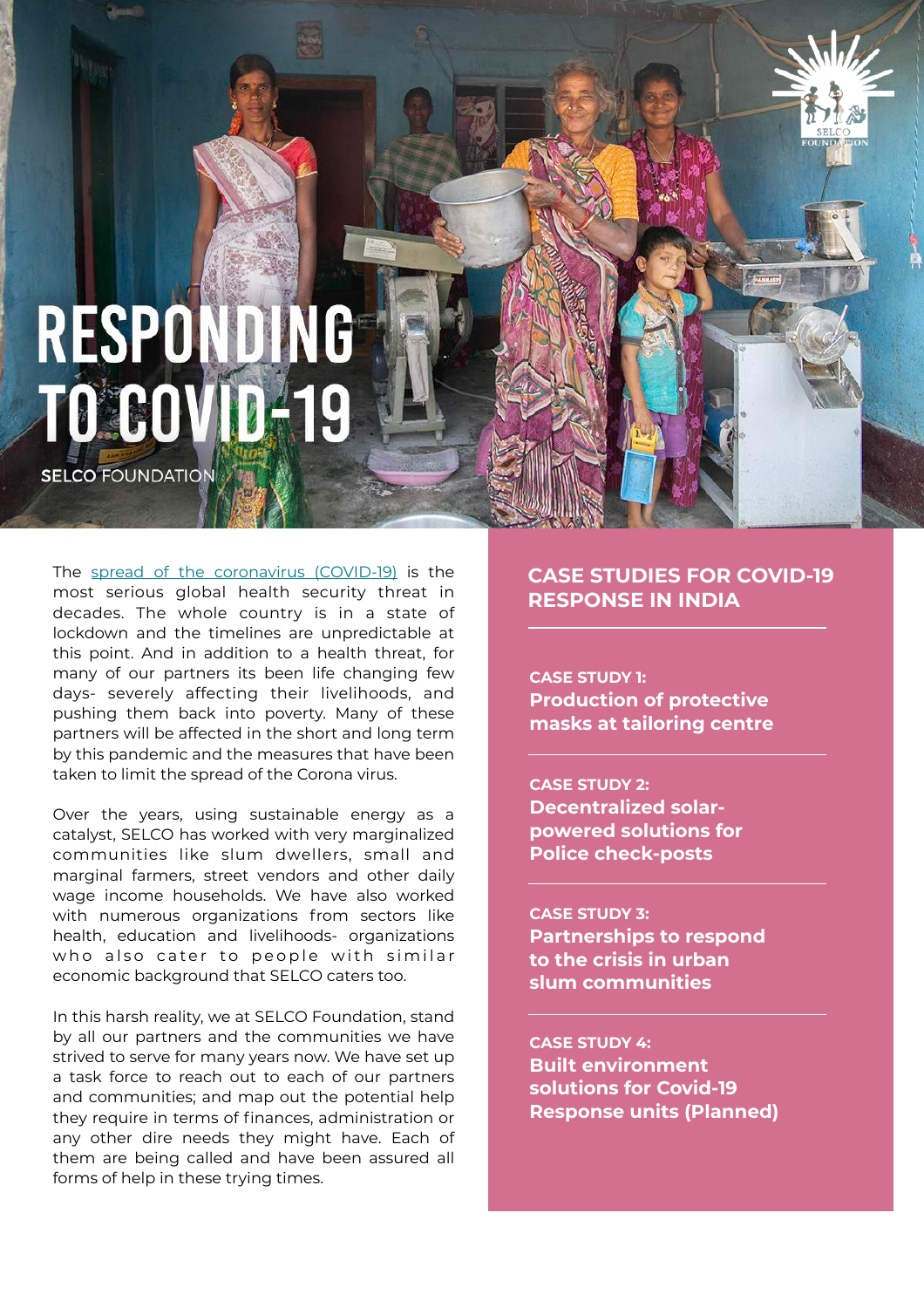# CASE STUDY 1: **Production of protective masks at tailoring centre**

### **CONTEXT**

In February 2020, a tailoring center in Balangir district of Odisha (Eastern India) was set up. Equipped with 7 sewing machines, the SHG was engaged in making cloth bags, working in association with a Clean Energy Enterprise- GreenGold International.

When the COVID-19 crisis hit a few weeks ago and the need for Personal Protective equipment (PPE) became apparent, Mr. Pratik Joshi of GreenGold International took the lead and suggested converting this tailoring facility into a support system for the production of masks.

### **SOLUTION OVERVIEW**

A local rice mill owner and a contact of GreenGold International agreed to donate 18 sewing machines, including one with a DC motor as a demonstration unit.

Mr. Joshi led the discussions with local authorities and coordinated with the Panchayat Extension Officer (PEO) and the Chief District Medical Officer (CDMO), keeping them informed about plans for the center. Earlier in the year, the unit was inaugurated in the presence of representations from the local administration, including the District Collector (DC), Panchayat extension officer (PEO) and Block Development Officers (BDOs).

### *Raw material and training:*

The SHG was trained by a local tailor on the production of masks, where the group contributed a small sum towards the 2 day training. While the raw material is currently being procured from a source in Raipur (Chattisgarh), the aim is to procure the next batch through local suppliers to avoid any logistical challenges.

### *Safety Precautions:*

Under the lockdown, strict measures are taken to ensure the safety of workers. They work for 2 hrs in the morning and 2 hours in the afternoon, maintaining social distancing measures. However, the working hours may increase to 6 hours a day as demand increases.

### *Production and sale:*

The center produces 800-1000 masks per day and the sale is undertaken through the local administration and panchayat to meet the demand from local healthcare centres and villagers. Some are also sold directly to individual end users.

### *Income:*

All profits from the sale of each mask goes directly to the workers, based on individual production per day.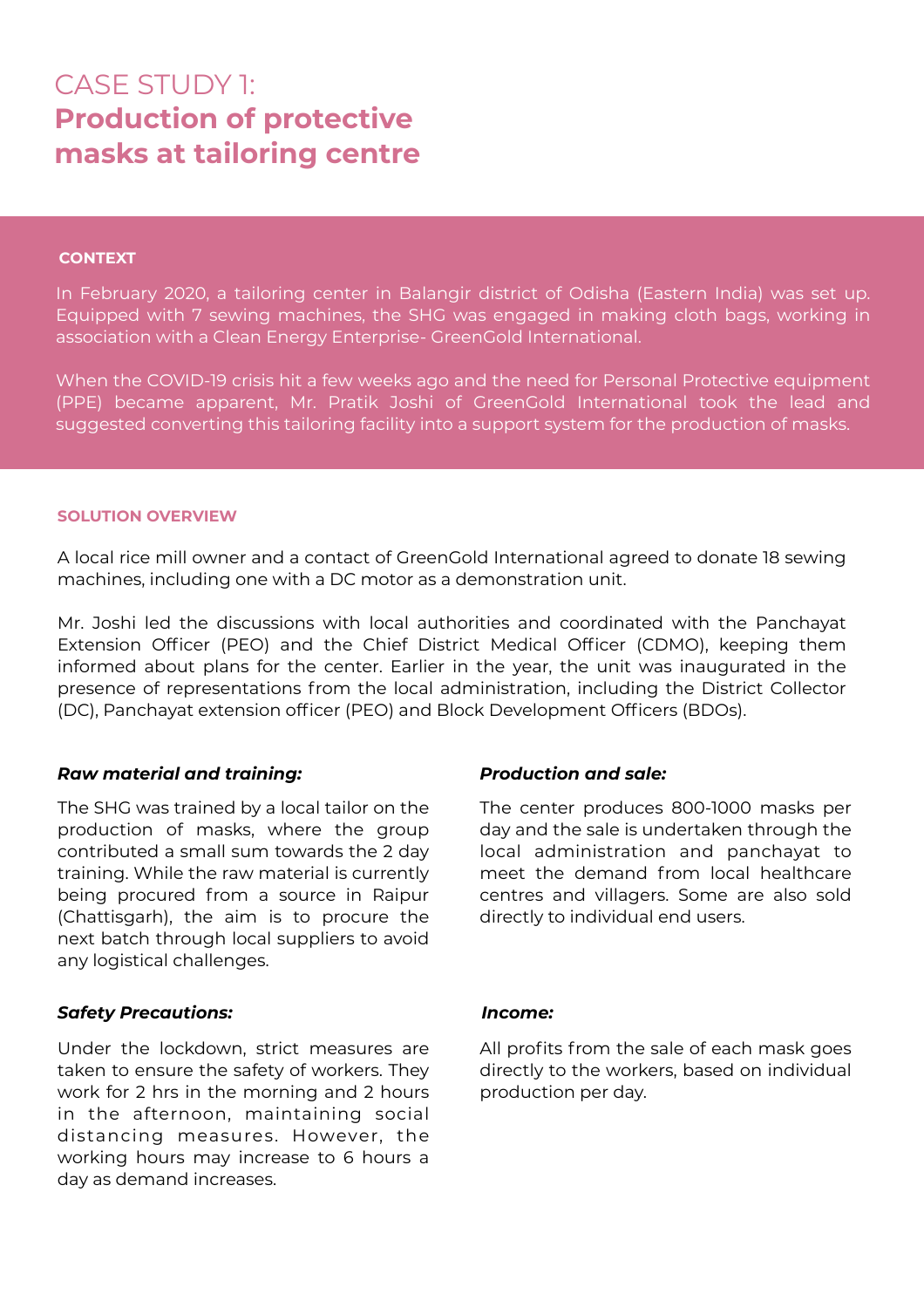#### **KEY TAKEAWAYS**

- This initiative has provided an opportunity for individual SHG members to continue **maintaining a livelihood and earn an income in the ongoing pandemic crisis**
- By integrating efforts and **working with local administration and local healthcare system**, Mr. Joshi is ensuring that the initiative is part of the coordinated response to meeting the need for Personal Protective Equipment (PPE).



#### **POTENTIAL NEXT STEPS**

- **Engaging about 500 neighbouring households in the production of masks**. The challenge will be to **coordinate the doorstep supply of raw material and doorstep pick up of finished product**, and support of local authorities for permissions will be critical.
- **Availing written government authorization for production of PPE** by applying formally to the government of Odisha.
- **Accessing working capital required for logistics and raw material** to continue production and sale.
- **Sharing the case with other NGOs, enterprises and local government institutions** as a way to ensure stability in supply chains and meeting local demands in a decentralized manner.

# CASE STUDY 2: **Decentralized solar-powered solutions for Police check-posts**

#### **CONTEXT**

Raichur, situated at the northern part of Karnataka (South India) and is one of the hottest regions of the state, with temperatures as high as 40C at this time of the year. With the lockdown in effect to address the COVID19 crisis, public travel has been restricted and is being strictly monitored. Since Raichur lies on the state border, police have been using existing check-posts to monitor the roads and travel movements.

Given the severity of the situation and the need for 24/7 monitoring, district police have set up a number of makeshift check posts along the border. These are used by police and medical staff to monitor and prevent cross border transmission. They are extremely rudimentary facilities, lacking access to energy for basic needs such as lighting, fans and mobile charging. Considering the risk exposure of personnel working here, there was a dire need to provide basic electricity and keep communication intact.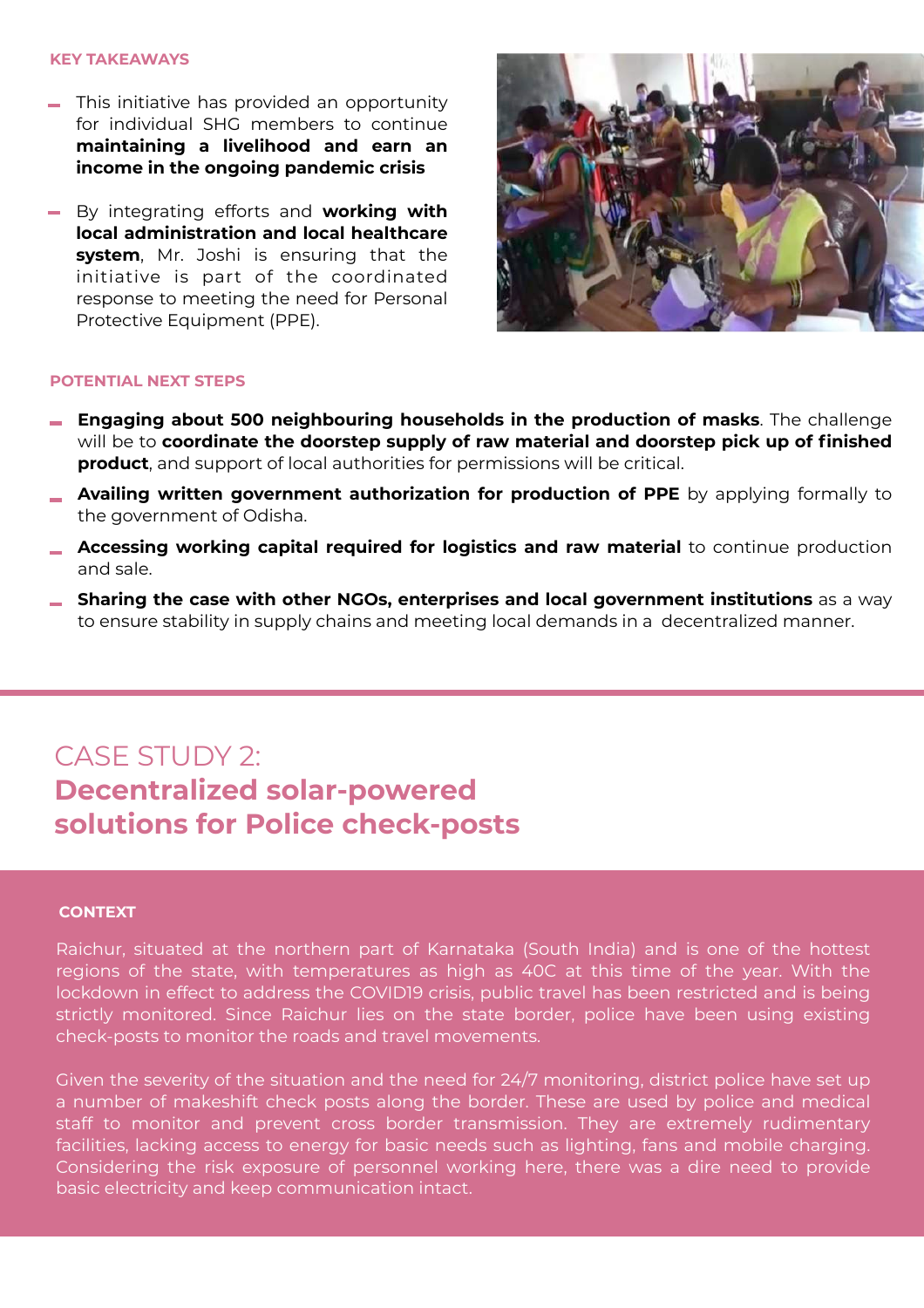### **SOLUTION OVERVIEW**

Given this context, Mr. Anand Kumar from SELCO India's Raichur branch contacted the Superintendent of Police (SP) who is known to SELCO India through previous initiatives and interactions. Mr. Anand Kumar offered existing decentralized solar powered systems to alleviate the conditions in the makeshift check-posts. The SP agreed and immediately recommended 10 check-posts out of the 47 which were in dire need of better conditions and energy solutions.

### *Energy Systems*

The sites were assessed by the staff of SELCO India with necessary precautions, and three sites were quickly chosen for immediate pilots. Over a period of a few days, systems were installed in three check-posts providing basic lighting, cooling and mobile charging solutions. The lights, fan and mobile charging unit are powered by a 60W panel and an 80Ah battery. Similar installations will be implemented in the remaining checkposts as well in the coming days.

### *Impact*

Since the installation of these systems, police and medical personnel are able to access basic energy and man the checkposts in relative comfort through the day and night. With reliable communication channels, these posts have also become well connected with other check-posts and personnel.



Although the agreement was originally signed for a 15 day period where the systems would be given at no-cost for use in the check points and returned to SELCO India subsequently, the possibilities of installing them permanently in similar check-posts are being explored.

### **KEY TAKEAWAYS**

- The timeliness of this intervention is particularly important; the willingness of the SP to act immediately meant that this **need-based solution contributed to improving patrolling services and provide comfort to police personnel and medical staff on the front lines of addressing the COVID 19 crisis.**
- The **identification of a champion in the Superintendent of Police** and provision of a quality solution has opened the opportunity for a long-lasting, collaborative relationship with the department.
- Through the SP, SELCO India also has the **opportunity to approach the local bank to join their meetings and thereby strengthen linkages** for financing of decentralized solar solutions for local households and livelihoods in the region.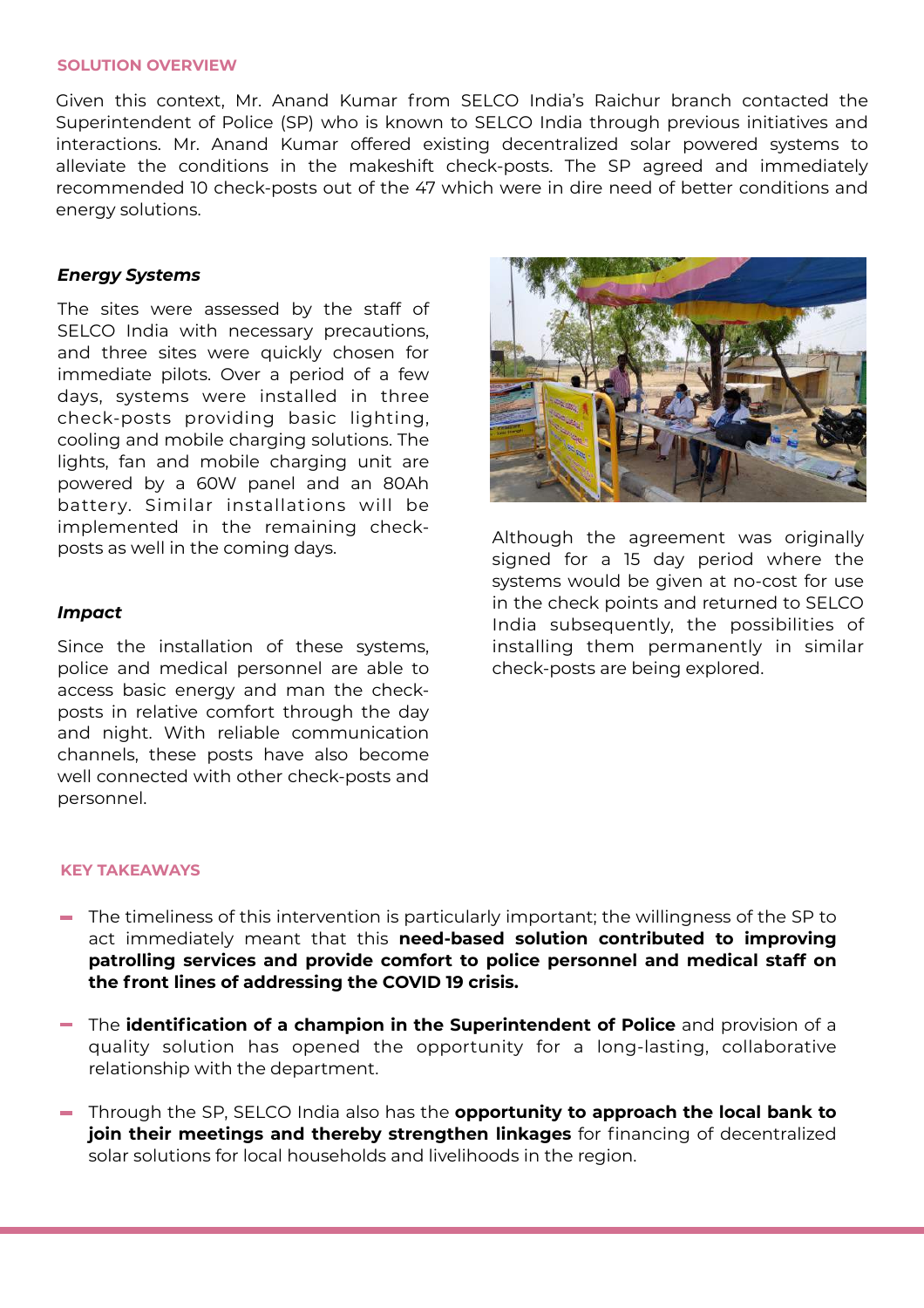# CASE STUDY 3: **Partnerships to respond to the crisis in urban slum communities**

### **CONTEXT**

SELCO Foundation works closely with a number of urban slum communities to improve living conditions and livelihoods through reliable energy and built environment solutions. These communities typically consist of migrant labourers, who live hand-to-mouth with income from daily wage labour, including as construction workers or household help. The announcement of a 21-day lockdown to alleviate the COVID-19 crisis meant that like millions of others across the country, these migrants were stranded in the city- unable to go home, with no money and not enough food supplies to survive the lockdown. These communities do not have any legal rights or land documents making them particularly vulnerable without any social or financial security. Some of these communities include:

- **The Dholakwale community** settled on private land, paying a fixed rent to the  $\equiv$ landowner. They make Dhols (drums) and sell them the streets of Bangalore city to earn their livelihood — living day to day.
- **The street vendors of Lingarajpuram (North Bangalore) -** living close to the market, they purchase fruits, vegetables and flowers from the central market of Bangalore every morning; and depend on their daily earnings to buy groceries or other necessities.
- **The Hebbal ragpickers community-** collect waste and rags from the nearby area, forming the base for the city's recycling business. Members of the community hail from the North Indian states of Uttar Pradesh, West Bengal etc. and typically only return to their home towns once in 2 years, but send money home on a monthly basis.

### **SOLUTION OVERVIEW**

SELCO Foundation began reaching out to end-users, partner NGOs, government officials and civil society bodies to understand and map the resources available on the ground. In this process, SELCO got in touch with the Azim Premji Philanthropy Initiative (APPI) through another of its partners- the Association for People with Disabiliity (APD) which was also undertaking a similar mapping exercise of the needs of migrant slum workers. Through an initiative of which APPI is a collaborator, these migrant communities are able to access grocery kits and basic food supplies.

### *Mapping:*

SELCO Foundation began by mapping the slums and connecting with communities to understand how many individuals were still in the city and what options were available to them in terms of accessing food supplies. Options such as the Indira Canteen were explored before partnering with APPI.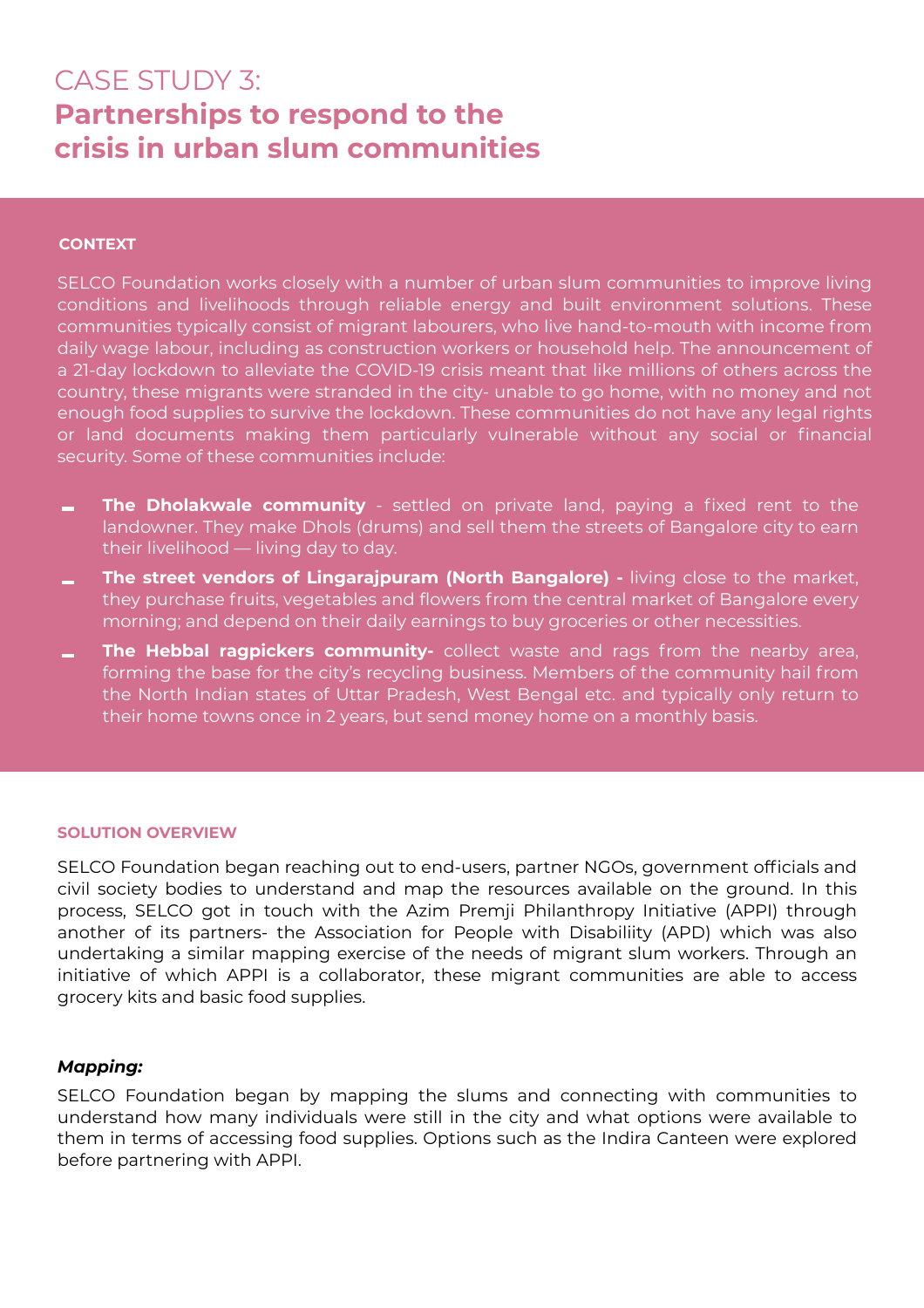### *Partnerships:*

APPI acts as a trusted body collating the needs of communities, connecting with organizations working on the ground and sharing the information with other partners involved in actual delivery of supplies. The initiative is funded by Feeding India, the procurement of and distribution of grocery kits is managed by an entity called SAFA and the entire initiative is being spearheaded by an alumnus from XLRI (Management institute). SELCO Foundation was able to include the three communities mentioned earlier which are in dire need of support onto the APPI list.

### *Delivery:*

Through the initiative and the volunteers involved, SELCO Foundation was able to coordinate the relief delivery efforts in the 3 communities. Over the last 2 days, over 230 families (with 710 people) across 4 slums have been able to access grocery kits and will be able to feed themselves for the next 2-3 weeks. This is an ongoing initiative and if the need arises or the lockdown continues, the next phases will see additional delivery of groceries to these communities. Each kit has lentils, rice, cooking oil, salt, potatoes and some basic spices.

### **KEY TAKEAWAYS**

- This initiative highlights the importance of partnerships and capitalizing on the expertise of each organization to build an initiative and bring resources together.
- $\blacksquare$  It was particularly useful in the time of such a crisis to work with organizations that had the necessary permissions from local authorities to travel, transport essentials and distribute. This also ensured that those involved were following basic safety standards and precautions.
- $-$  It also exposes the vulnerabilities of urban, migrant communities in a pandemic of this nature- where on the one hand, there are high health risks associated with population density and conditions in the slum, while on the other, there are risks associated with hunger and inability to access basic necessities due to their informal nature. This only goes to increase the resolve for creating the kind of safety nets that communities of this nature need in a crisis situation.

### **POTENTIAL NEXT STEPS**

- 50% of the original allocation was already delivered prior to APPI entering the initiative. However, now with organizations like APPI and SELCO Foundation involved, there is a potential to extend the ongoing efforts, continue the relief work and build on it if required.
- **The Organizations such as India Impact** Network and Merci Mission that run shelter homes for the homeless and prepare meals and grocery kits have approached APPI to undertake similar work and cover more communities.

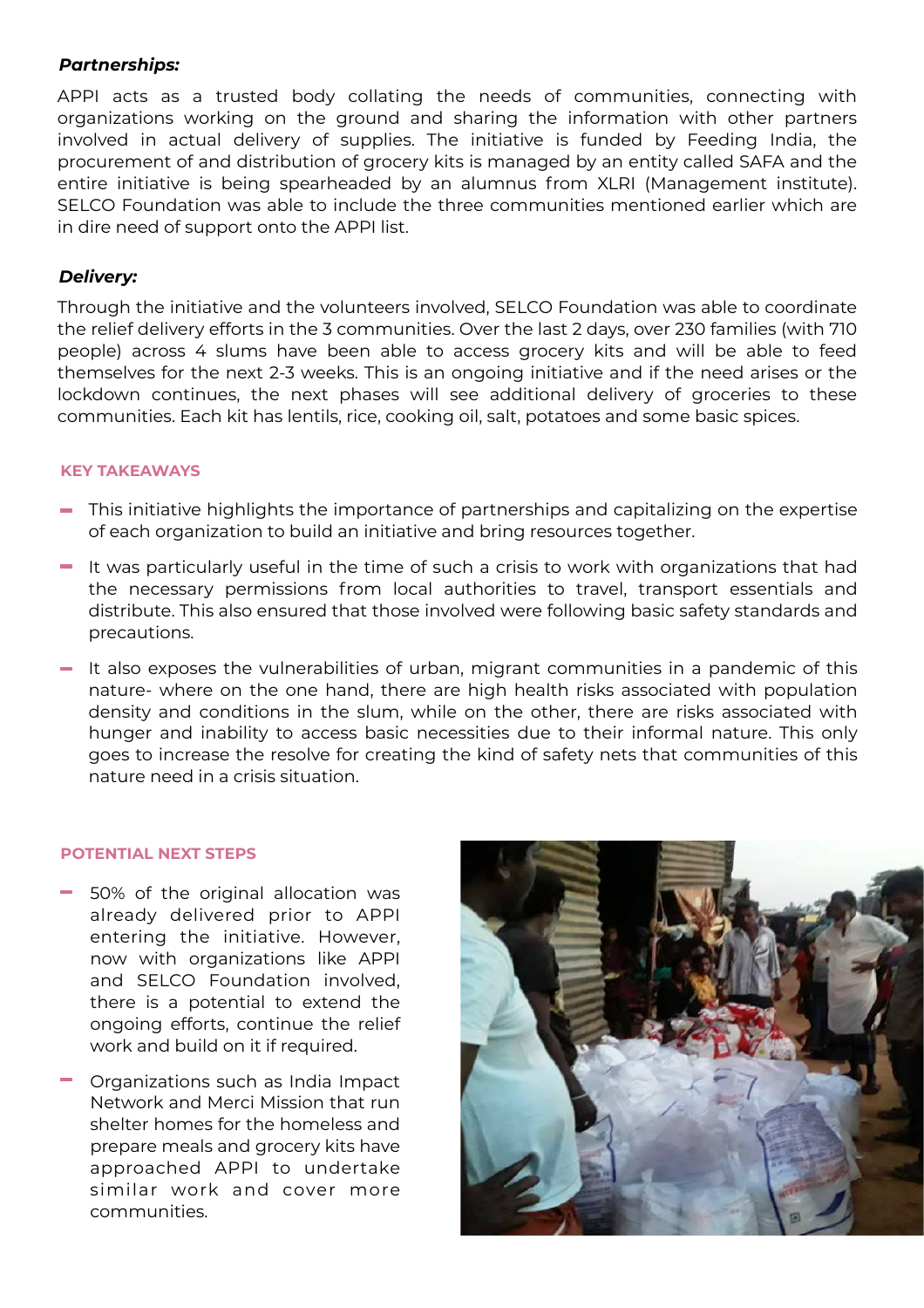# CASE STUDY 4: **Built environment solutions for Covid-19 Response units (Planned)**

### **CONTEXT**

SELCO Foundation works closely with a number of urban slum communities to improve living conditions and livelihoods through reliable energy and built environment solutions. These communities typically consist of migrant labourers, who live hand-to-mouth with income from daily wage labour, including as construction workers or household help. The announcement of a 21-day lockdown to alleviate the COVID-19 crisis meant that like millions of others across the country, these migrants were stranded in the city- unable to go home, with no money and not enough food supplies to survive the lockdown. These communities do not have any legal rights or land documents making them particularly vulnerable without any social or financial security. Some of these communities include: The on-ground infrastructure to respond to COVID-19 would include increasing spaces and shelters for quarantine and creation of shelters for populations which cannot be physically/ socially distanced (such as in urban slums or housing with high population density). India has around 70 hospital beds and 2.3 ICT beds per 100,000 people. That is 1/6th the number of hospital beds compared to China, and 1/5th the number compared to Italy and both these countries are struggling to care for their sick.

The existing and proposed structures/ solutions to meet the infrastructure needs for quarantine, check ups and isolation suffer from a number of challenges, including the lack of ventilation and lighting (shipping containers, heavy duty canvas tents), low thermal efficiency and high dependence on air conditioners in summer months (retrofitted containers, heavy ), difficulties in managing logistics and transportation, amongst others. Beyond the basic structures for medical requirements, provisions for food security through distribution of provisions and creation of community kitchens (centralized and decentralized) will be important. And critically, the health system capacity in each state would need to be built based on the degree of disease spread in localized districts and vulnerability of population.

SELCO Foundation has been working with Aspirational districts in the state of Jharkand in eastern India to promote local energy entrepreneurship and enable decentralized energy solutions for unserved and under-served communities in the region. While the state has only seen its second case this week, the high levels of poverty and a large vulnerable population, mean that the health system will need to be strengthened and prepared. The likelihood of a larger outbreak with migrant communities returning home from larger cities is also a concern. Infrastructure, energy, PPE and medical equipment were stated as critical needs by local authorities.

### **PLANNED SOLUTION OVERVIEW**

Based on the gaps in existing solutions, plans have been developed to provide holistic solutions for the 3 stages of COVID-19 response. SELCO Foundation has reached out to the District Collectors (DC) of Ranchi and Dhanbagh districts who are keen to review the potential solutions and prepare for the crisis locally.

**For each stage, solution options for renovation of existing units as well as setting up of new units have been developed. The three stages of response include:**